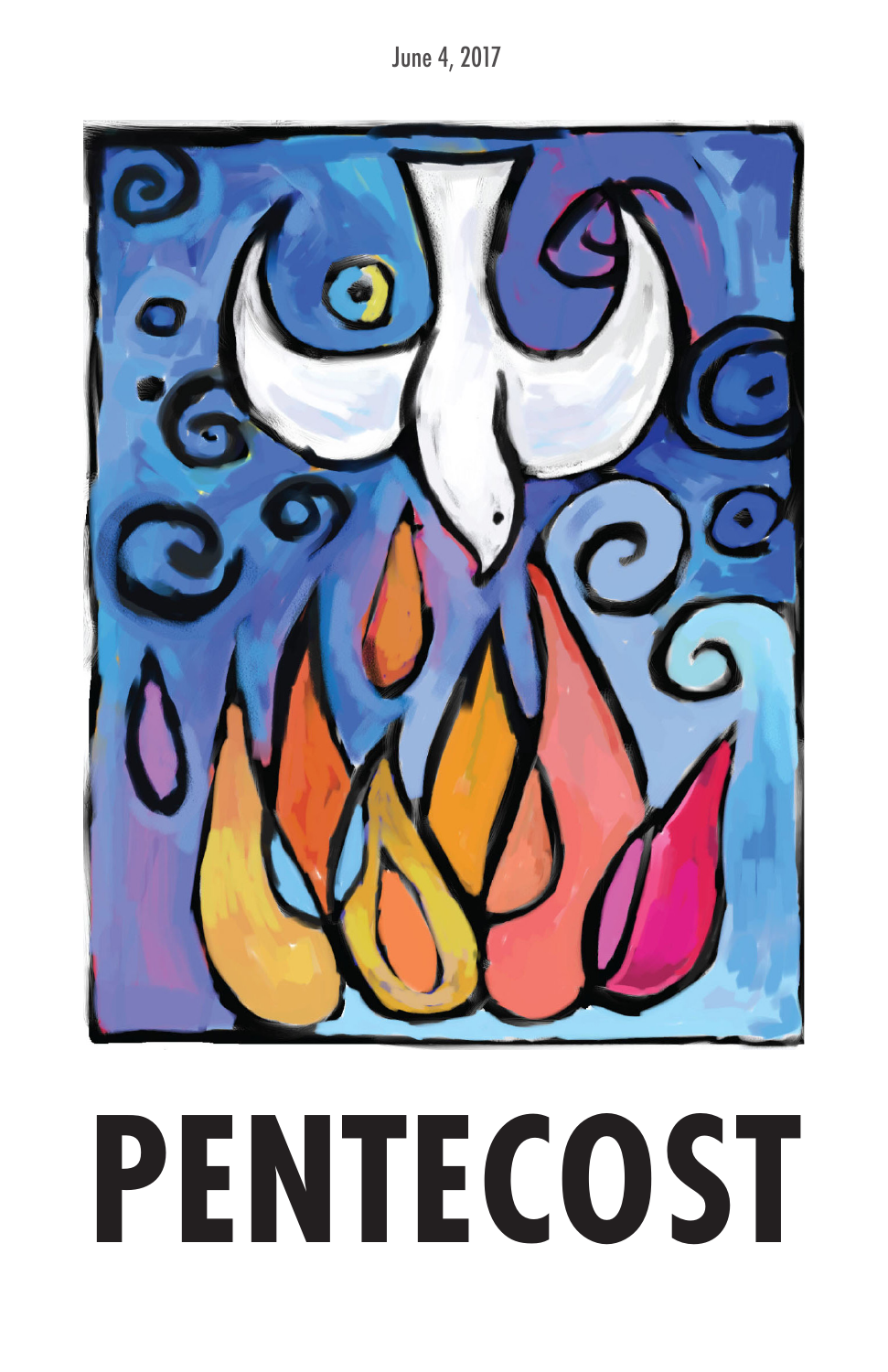# **PRE-SERVICE DEVOTION**

#### **Psalm 25:1-15**

To You, O Lord, I lift up my soul. O my God, I trust in You; Let me not be ashamed; Let not my enemies triumph over me. Indeed, let no one who waits on You be ashamed; Let those be ashamed who deal treacherously without cause. Show me Your ways, O Lord; Teach me Your paths. Lead me in Your truth and teach me, For You are the God of my salvation; On You I wait all the day. Remember, O Lord, Your tender mercies and Your lovingkindnesses, For they are from of old. Do not remember the sins of my youth, nor my transgressions; According to Your mercy remember me, For Your goodness' sake, O Lord. Good and upright is the Lord; Therefore He teaches sinners in the way. The humble He guides in justice, And the humble He teaches His way. All the paths of the Lord are mercy and truth, To such as keep His covenant and His testimonies. For Your name's sake, O Lord, Pardon my iniquity, for it is great. Who is the man that fears the Lord? Him shall He teach in the way He chooses. He himself shall dwell in prosperity, And his descendants shall inherit the earth. The secret of the Lord is with those who fear Him, And He will show them His covenant. My eyes are ever toward the Lord, For He shall pluck my feet out of the net.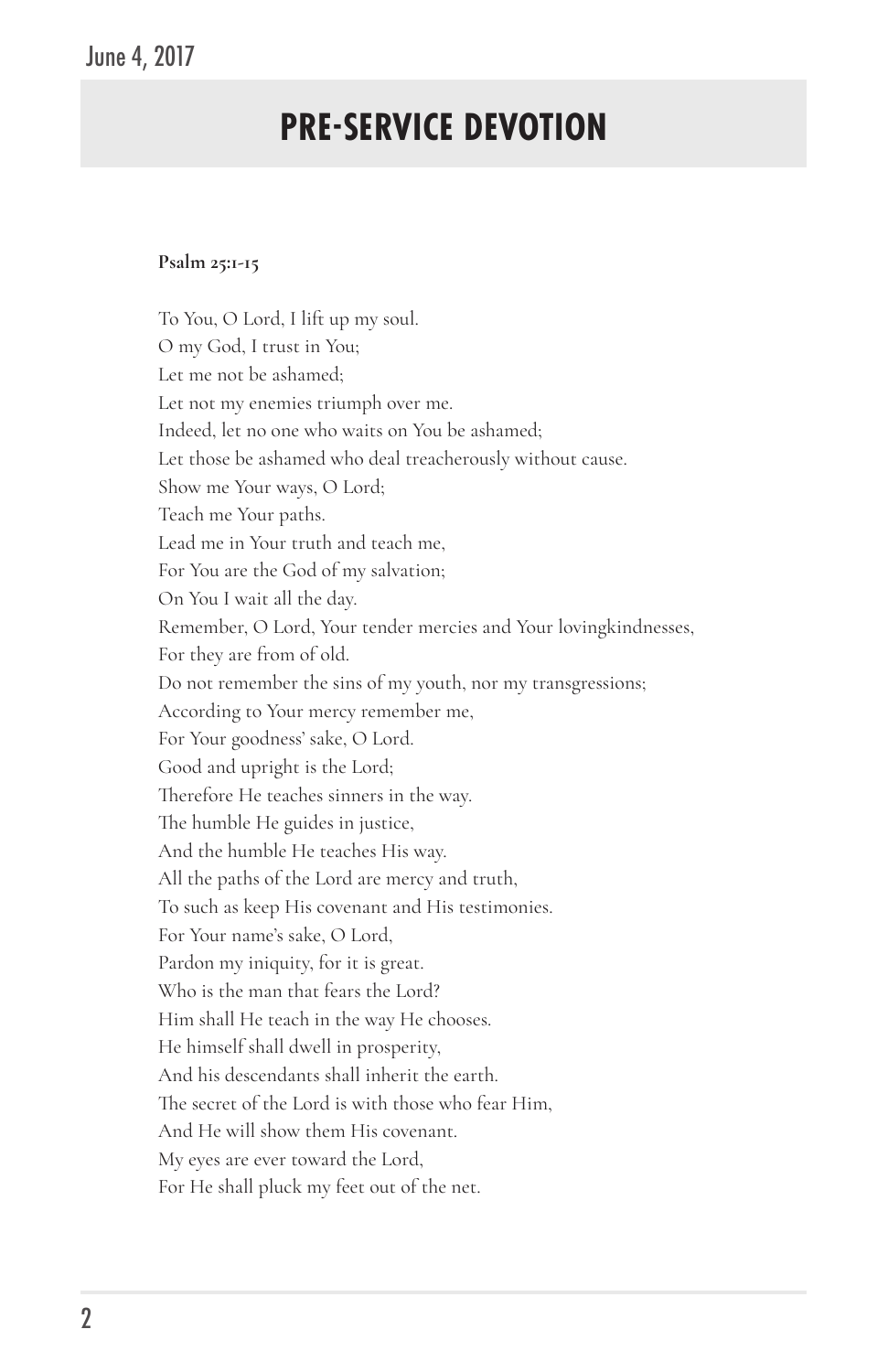# **SERVICE OF THE WORD**

Liturgy Setting Two Worship Supplement Page 12

Pastor Matthew Ude Organists: Barry Hay & Ann Springler

# Hymn 234:1-5 – Holy Ghost, with Light Divine

( My First Hymnal, page 76 )

## INVOCATION

p In the name of the Father and of the Son and of the Holy Spirit.

**c A-men.**

# CONFESSION OF SINS

p We have come into the presence of God, who created us to love and serve him as his dear children. But we have disobeyed him and deserve only his wrath and punishment. Therefore, let us confess our sins to him and plead for his mercy.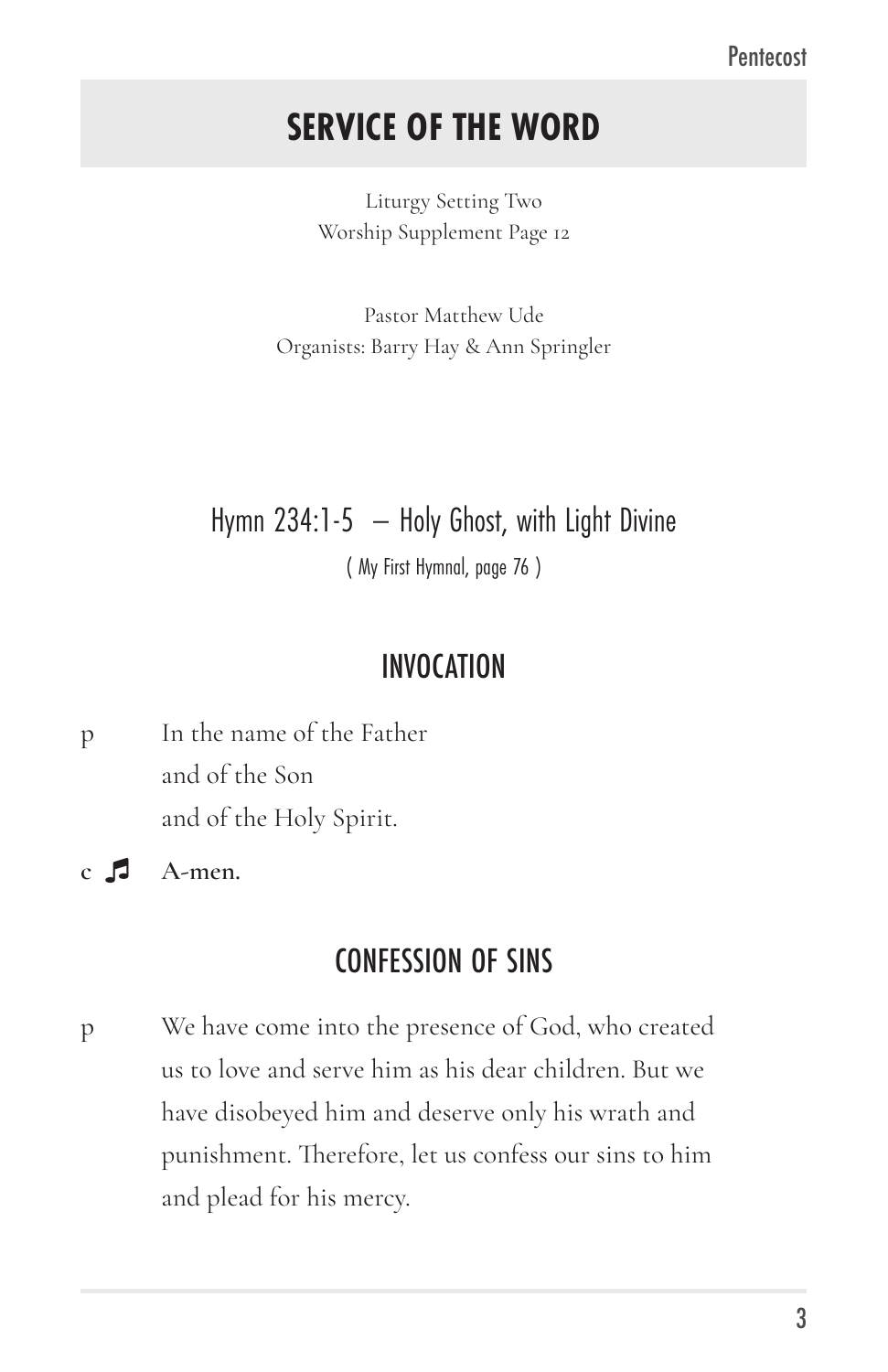- **c Merciful Father in heaven, I am altogether sinful from birth, In countless ways I have sinned against you and do not deserve to be called your child. But trusting in Jesus, my Savior, I pray; Have mercy on me according to your unfailing love. Cleanse me from my sin, and take away my guilt.**
- p God, our heavenly Father, has forgiven all your sins. By the perfect life and innocent death of our Lord Jesus Christ, he has removed your guilt forever. You are his own dear child. May God give you strength to live according to his will.
- **c A-men.**
- **c Lord, have mercy on us. Christ, have mercy on us. Lord, have mercy on us.**
- **c Glory to God, we give You thanks and praise; Of heav'nly joy and peace on earth we sing. We worship You, to You our hearts we raise, Lord God, almighty Father, heav'nly King.**

**Lord Jesus Christ, the Father's only Son, You bore for us the load of this world's sin. O Lamb of God, Your glorious vict'ry won, Receive our prayer, grant us Your peace within.**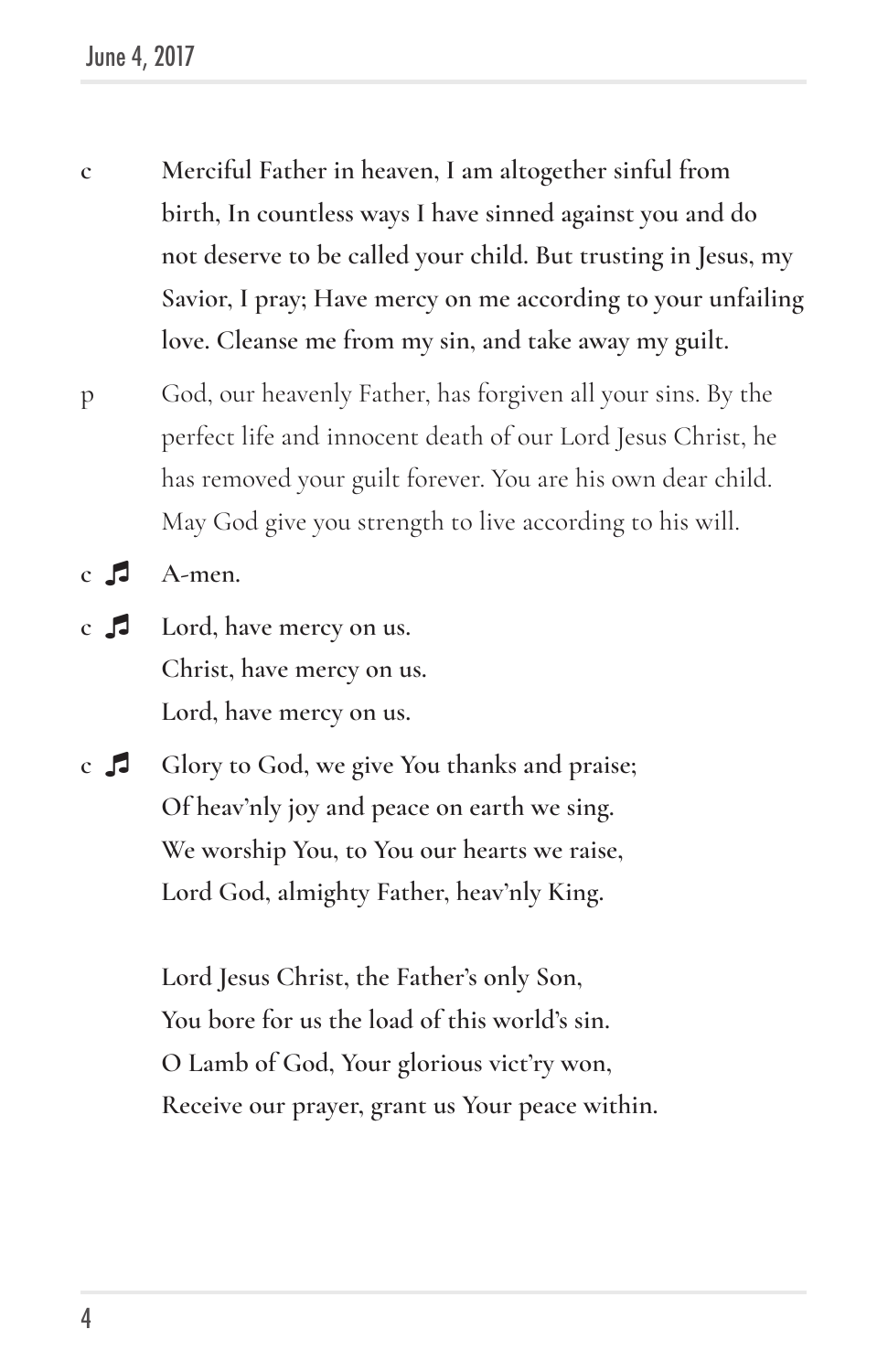**Alone, O Christ, You only are the Lord, At God's right hand in majesty most high: Who, with the Spirit worshiped and adored, With all the heav'nly host we glorify.**

p Let us pray O God, who did teach the hearts of Your faithful people by sending to them the light of Your Holy Spirit, grant us by the same Spirit to have a right judgment in all things and evermore to rejoice in His holy comfort; You who with the Father and the Holy Ghost lives, and reigns, one God, forevermore. Amen

**c A-men.**

## THE WORD

**Numbers 11:24-30** So Moses went out and told the people the words of the Lord, and he gathered the seventy men of the elders of the people and placed them around the tabernacle. Then the Lord came down in the cloud, and spoke to him, and took of the Spirit that was upon him, and placed the same upon the seventy elders; and it happened, when the Spirit rested upon them, that they prophesied, although they never did so again.

But two men had remained in the camp: the name of one was Eldad, and the name of the other Medad. And the Spirit rested upon them. Now they were among those listed, but who had not gone out to the tabernacle; yet they prophesied in the camp. And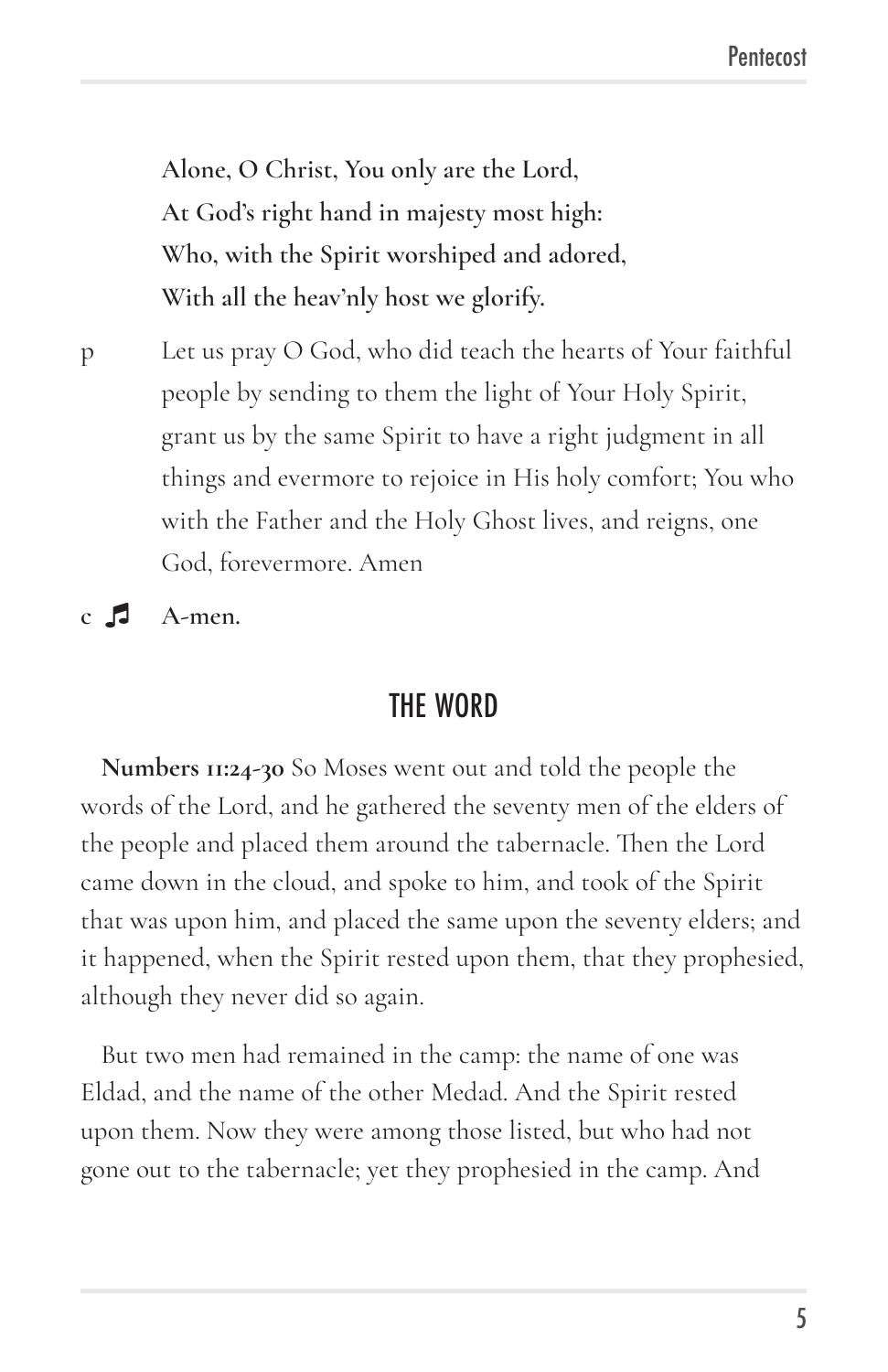a young man ran and told Moses, and said, "Eldad and Medad are prophesying in the camp."

So Joshua the son of Nun, Moses' assistant, one of his choice men, answered and said, "Moses my lord, forbid them!"

Then Moses said to him, "Are you zealous for my sake? Oh, that all the Lord's people were prophets and that the Lord would put His Spirit upon them!" And Moses returned to the camp, he and the elders of Israel.

**Acts 2:1-21** When the Day of Pentecost had fully come, they were all with one accord in one place. And suddenly there came a sound from heaven, as of a rushing mighty wind, and it filled the whole house where they were sitting. Then there appeared to them divided tongues, as of fire, and one sat upon each of them. And they were all filled with the Holy Spirit and began to speak with other tongues, as the Spirit gave them utterance.

And there were dwelling in Jerusalem Jews, devout men, from every nation under heaven. And when this sound occurred, the multitude came together, and were confused, because everyone heard them speak in his own language. Then they were all amazed and marveled, saying to one another, "Look, are not all these who speak Galileans? And how is it that we hear, each in our own language in which we were born? Parthians and Medes and Elamites, those dwelling in Mesopotamia, Judea and Cappadocia, Pontus and Asia, Phrygia and Pamphylia, Egypt and the parts of Libya adjoining Cyrene, visitors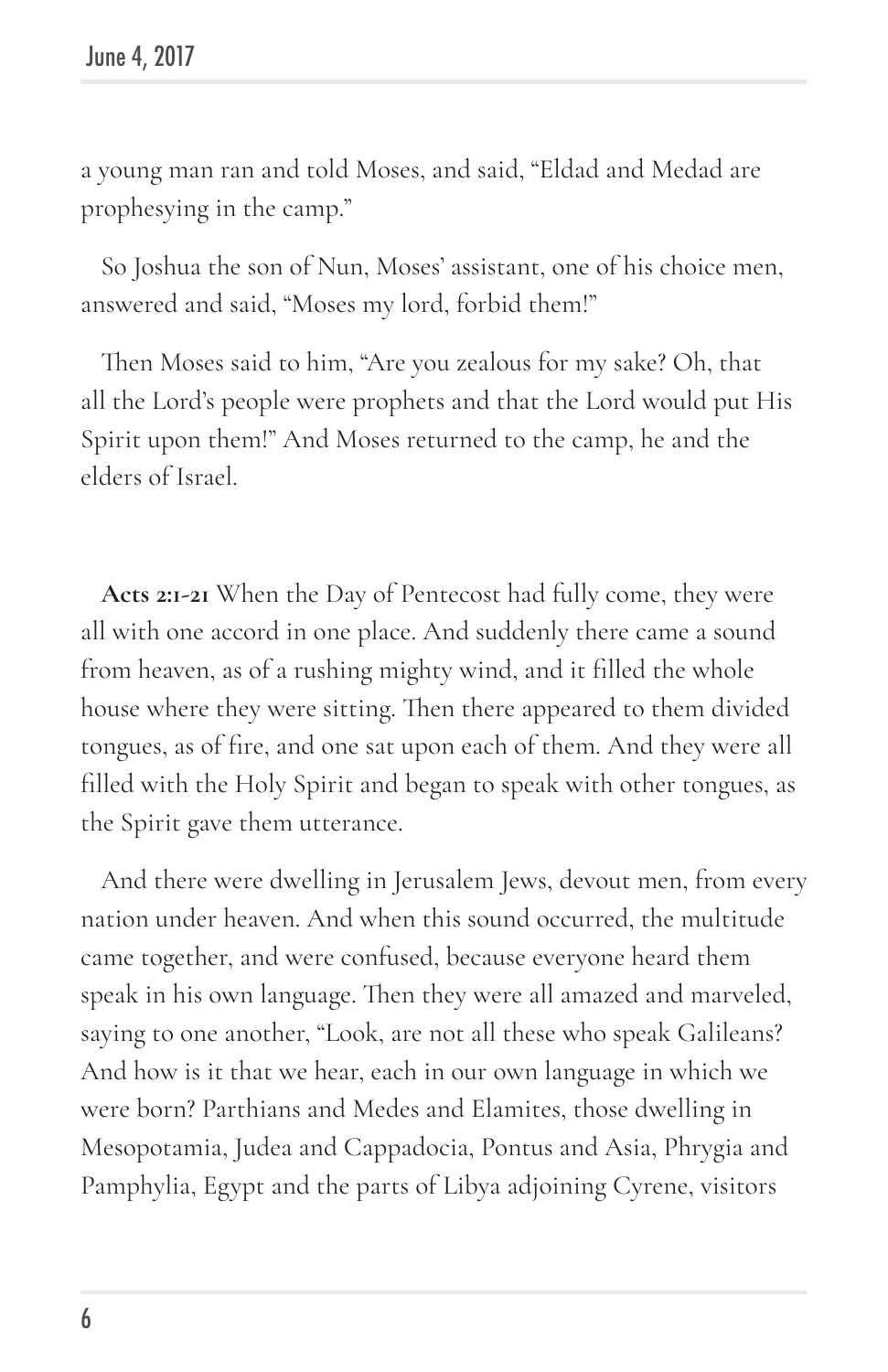from Rome, both Jews and proselytes, Cretans and Arabs—we hear them speaking in our own tongues the wonderful works of God." So they were all amazed and perplexed, saying to one another, "Whatever could this mean?"

Others mocking said, "They are full of new wine."

But Peter, standing up with the eleven, raised his voice and said to them, "Men of Judea and all who dwell in Jerusalem, let this be known to you, and heed my words. For these are not drunk, as you suppose, since it is only the third hour of the day. But this is what was spoken by the prophet Joel:

'And it shall come to pass in the last days, says God, That I will pour out of My Spirit on all flesh; Your sons and your daughters shall prophesy, Your young men shall see visions, Your old men shall dream dreams. And on My menservants and on My maidservants I will pour out My Spirit in those days; And they shall prophesy. I will show wonders in heaven above And signs in the earth beneath: Blood and fire and vapor of smoke. The sun shall be turned into darkness, And the moon into blood, Before the coming of the great and awesome day of the Lord. And it shall come to pass That whoever calls on the name of the Lord Shall be saved.'

- p Blessed are they who hear the Word of God and keep it!
- **c Alleluia! Alleluia! Alleluia! These words are written that we may believe that Jesus is the Christ, the Son of God. Alleluia! Alleluia! Alleluia!**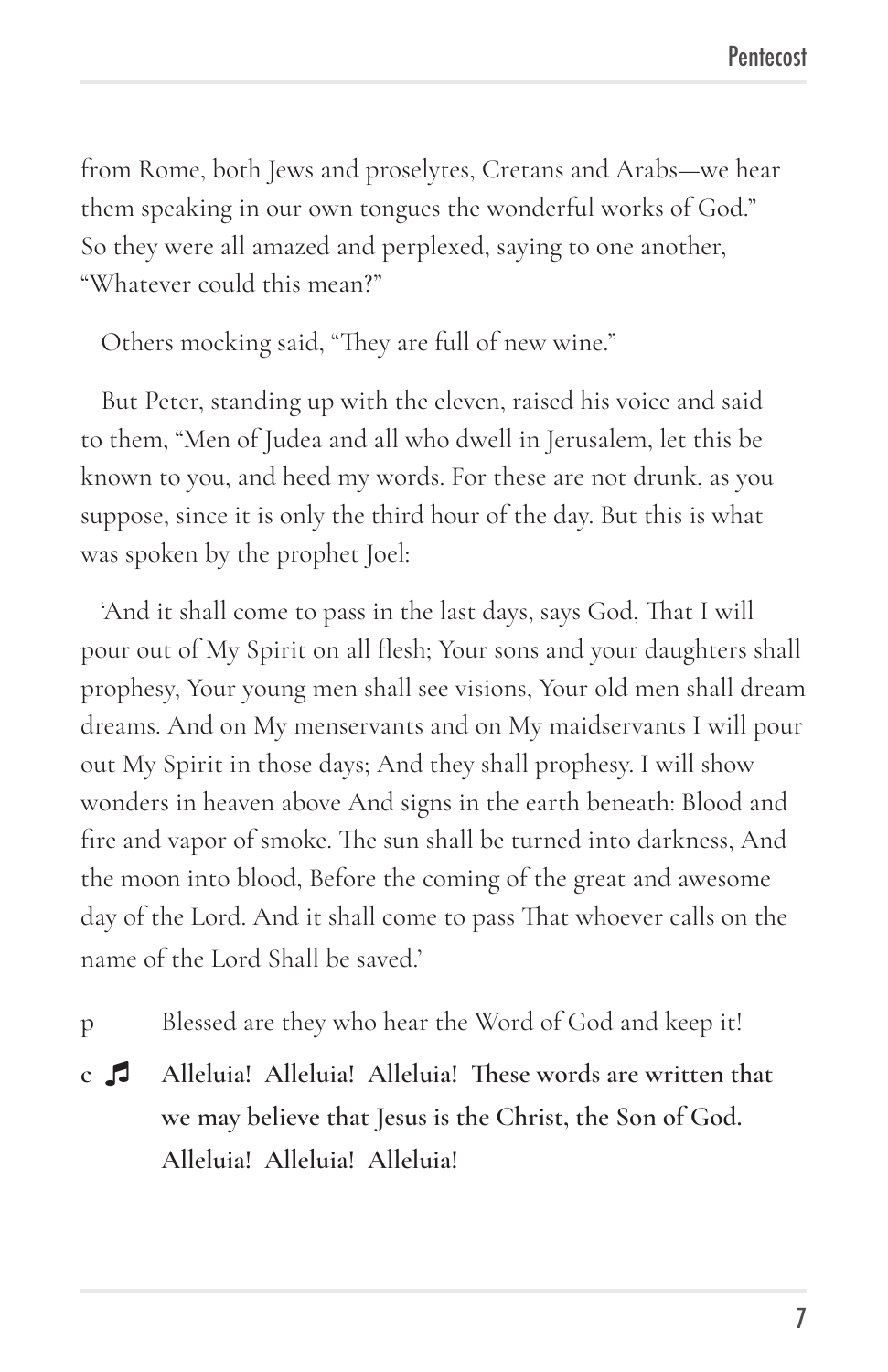## THE APOSTLES' CREED

**aall I believe in God, the Father almighty, Maker of heaven and earth.**

> **I believe in Jesus Christ, His only Son, our Lord; Who was conceived by the Holy Spirit, Born of the virgin Mary; Suffered under Pontius Pilate, Was crucified, died, and was buried. He descended into hell. The third day he rose again from the dead; He ascended into heaven and is seated at the right hand of God the Father almighty. From there He will come to judge the living and the dead.**

**I believe in the Holy Spirit; the holy Christian Church, the communion of saints; the forgiveness of sins, The resurrection of the body and the life everlasting. Amen.**

Hymn 235 – O Holy Spirit, Enter In

#### **SERMON**

**John 7:37-39** On the last day, that great day of the feast, Jesus stood and cried out, saying, "If anyone thirsts, let him come to Me and drink. He who believes in Me, as the Scripture has said, out of his heart will flow rivers of living water." But this He spoke concerning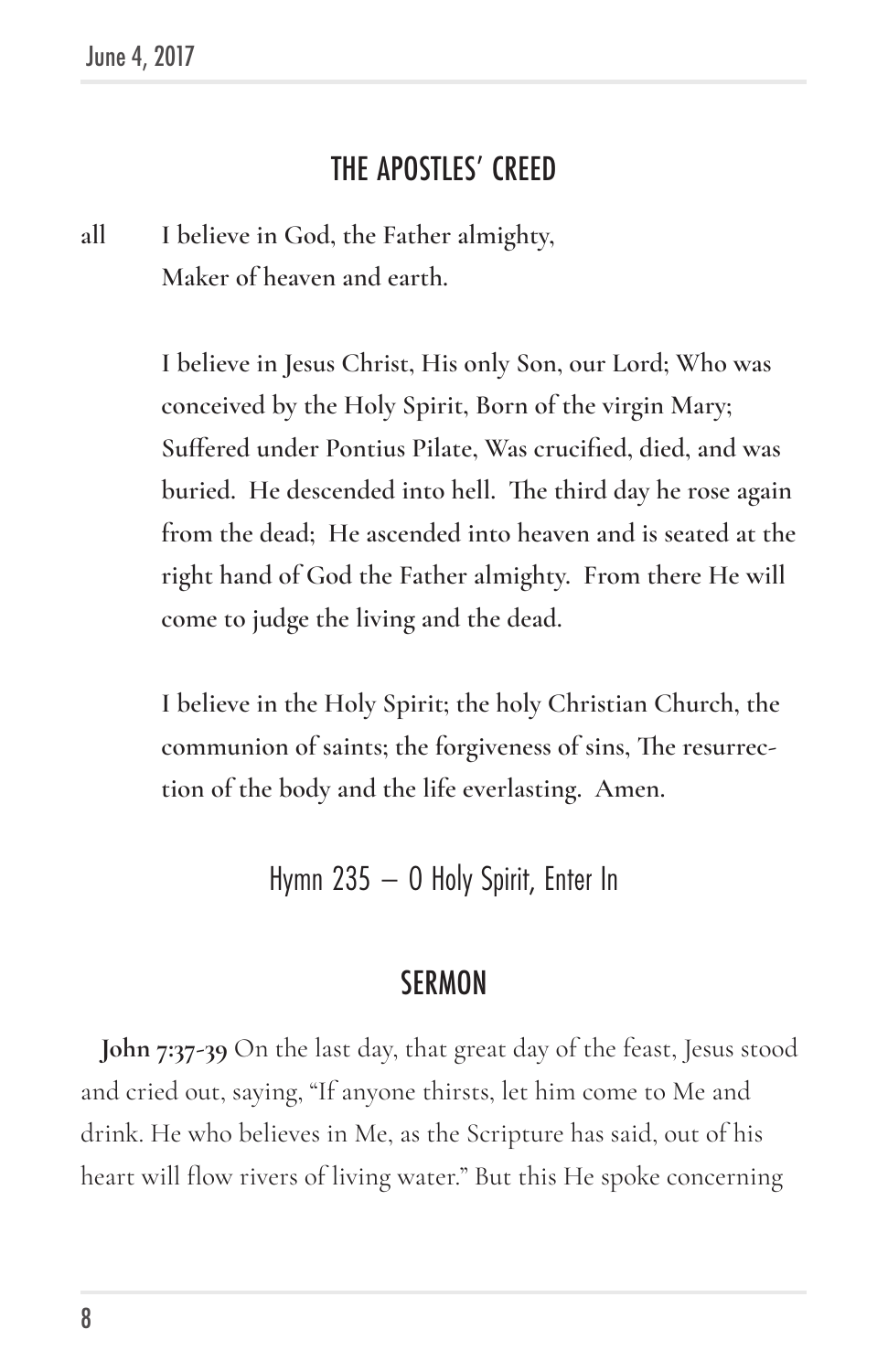the Spirit, whom those believing in Him would receive; for the Holy Spirit was not yet given, because Jesus was not yet glorified.

**c Create in me a clean heart, O God, and renew a right spirit within me. Cast me not away from Your presence. Take not Your Holy Spirit from me. Restore to me the joy of Your salvation. Uphold me with Your Spirit free.**

Hymn 231 – We Now Implore God the Holy Ghost

## OFFERING AND OFFERING

Hymn: 572 vs. 4

**c As Thy prospering hand hath blest, May we give Thee all our best And by deeds of kindly love For Thy mercies grateful prove, Singing thus through all our days Praise to God, immortal praise.**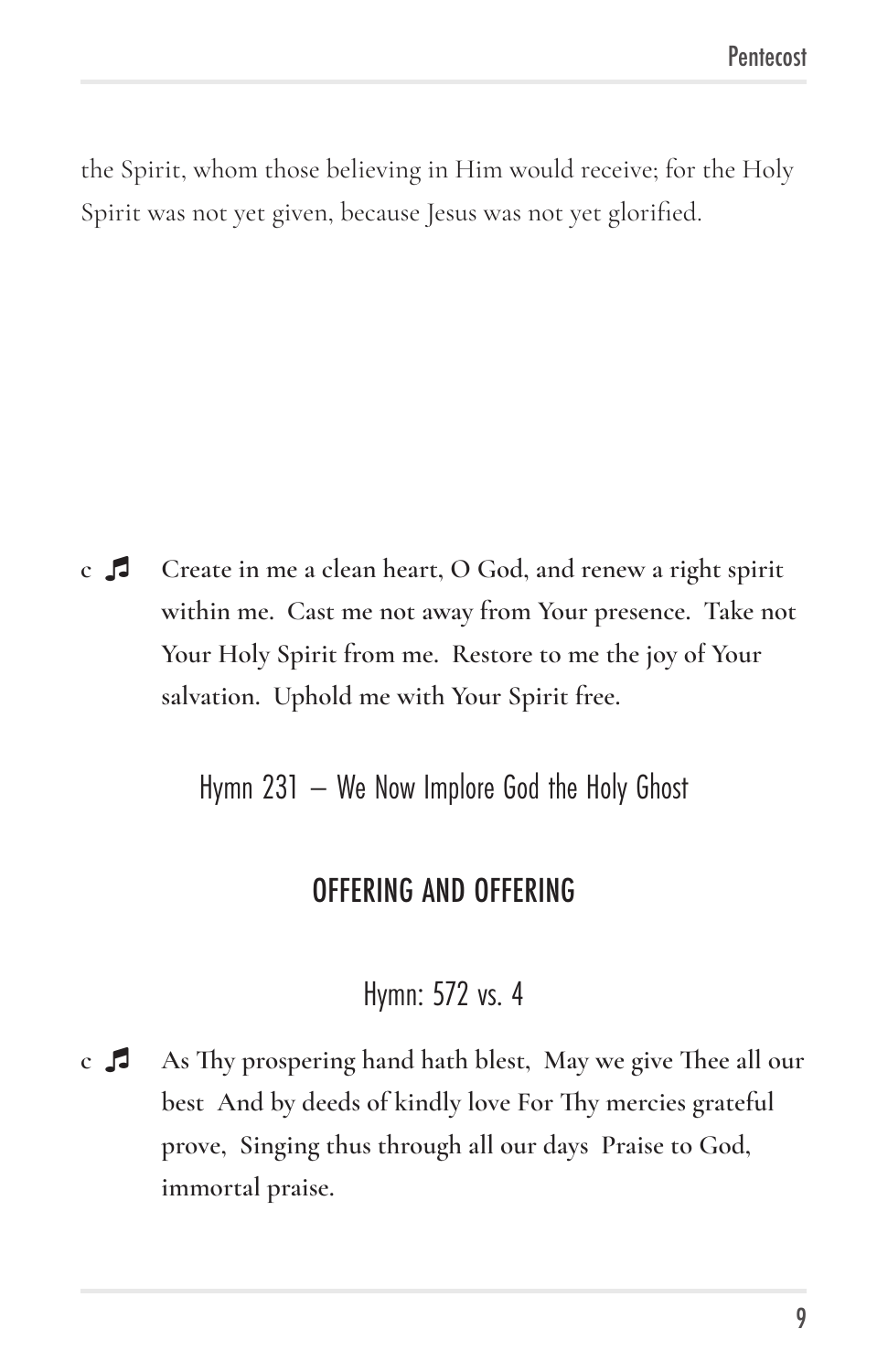## PRAYERS AND THE LORD'S PRAYER

all Our Father, who art in heaven, Hallowed be Thy name, **Thy kingdom come, Thy will be done on earth as it is in heaven. Give us this day our daily bread; and forgive us our trespasses, as we forgive those who trespass against us; and lead us not into temptation, but deliver us from evil. For Thine is the kingdom and the power and the glory forever and ever. Amen.**

## THE BENEDICTION

p The Lord bless you and keep you. The Lord make His face shine upon you and be gracious to you. The Lord lift up His countenance upon you and give you peace.

**c A-men A-men A-men.**

Hymn 230 – Holy Spirit, God of Love

Hymns and liturgical settings under copyright are used by permission through Concordia Publishing House License #000014029, OneLicense.net #A-717140, or CCLI #11227828. All Rights reserved. Used by permission. Unless otherwise indicated, Scriptures quoted are from the New King James Version® of the Holy Bible, ©1982 by Thomas Nelson, Inc. Used by permission. All rights reserved.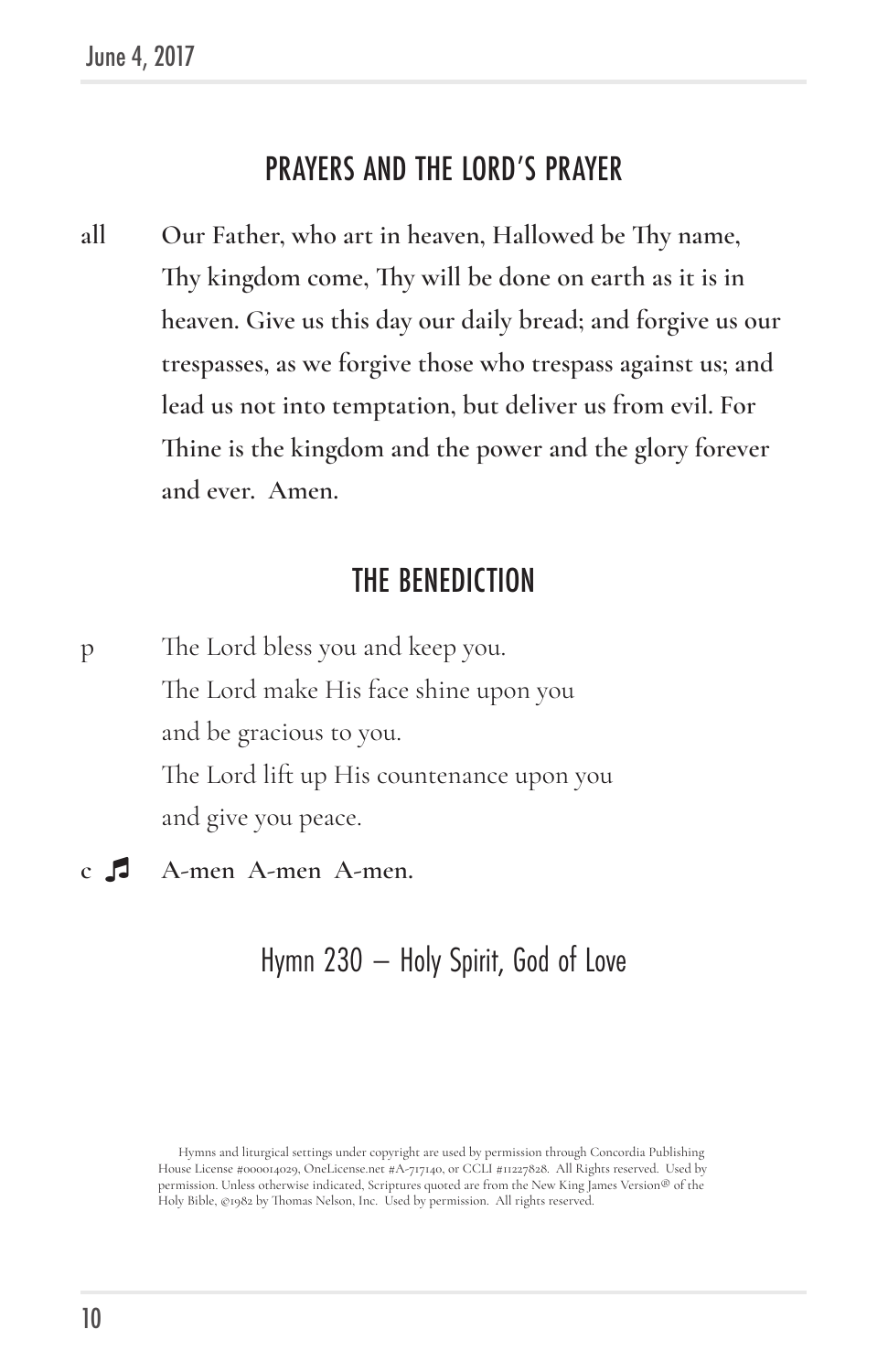# **Calendar:**

TODAY 6/4 9 am Worship Service

#### MONDAY 6/5

Great Lake Delegates Conference

#### SUNDAY 6/11

9 am Worship Service

#### ENVELOPE COMMITTEE

Next Week: Team #6: Kent Quade, Jim Kok

Next Week: Team #1: Dennis Jones, Jeff Jones

#### MAY USHERS:

Sundays: Dave Dillie, Paul Eserhut, Kent Quade, Drew Muehlenhaupt

Mondays and the 25th: Greg Jones, Bob Kirst, Matt Dumke, Joe Brown

#### JUNE USHERS:

Sundays: Paul Eserhut, Bob Kirst, Blaine Kempenaar, Mark Brown-Kempenaar

Mondays: Greg Jones, Gary Brown, Jim Kok, Dennis Jones

# **Announcements:**

### GUESTS AND VISITORS

Thank you for worshipping with us today. Please sign the guest register in the entry as you leave the church today and return to worship with us often.

#### WIRELESS HEADPHONES

Wireless headphones are available during the

service for anyone who might be having difficulty hearing. Ask an usher for help if you would like a set.

#### UPCOMING DATES:

June 5,6 Delegates Conference

June 13-15 CLC General Pastoral Conference

June 15 – 18 Arise and Shine

July 7,8 – Picture Directory

July 18 – 24 CLC youth camp at ILC

July 7 – 10 Lower Michigan Youth Camp

July 24 – 28 VBS here at Faith, we are looking for volunteers for teaching, arts and crafts, singing, and recess. A sign up sheet will be put up on the bulletin board soon.

July 25 – 27 Ark Encounter / Creation Museum Visit

#### PICTURE DIRECTORY

We will be working on a new picture directory this summer. The photographers will be here in the church July 7th and 8th. Soon we will have a signup sheet available for people to sign up for times to come and get your picture taken for the directory. All members will receive one free photo and a free church directory.

It would be nice to have an organizer for this event. If you would like to volunteer to be in

charge let Pastor Ude know (920) 398-0260

#### LUTHERAN SPOKESMAN

The Lutheran Spokesman annual renewal is due. Those who currently have an annual subscription will find a renewal form in their box, if you do not currently have a subscription and would like to begin one you can find a form on the shelf near the entrance to the sacristy. In either case fill out the form and return it with a check made out to "Lutheran Spokesman" to the pastor's box.

The Lutheran Spokesman is currently offering a reduced price of \$12 to return subscribers half off, \$6, its annual subscription to new subscribers, as long as you subscribe before June 30th. After June 30th the rate will return to \$15 annual subscription.